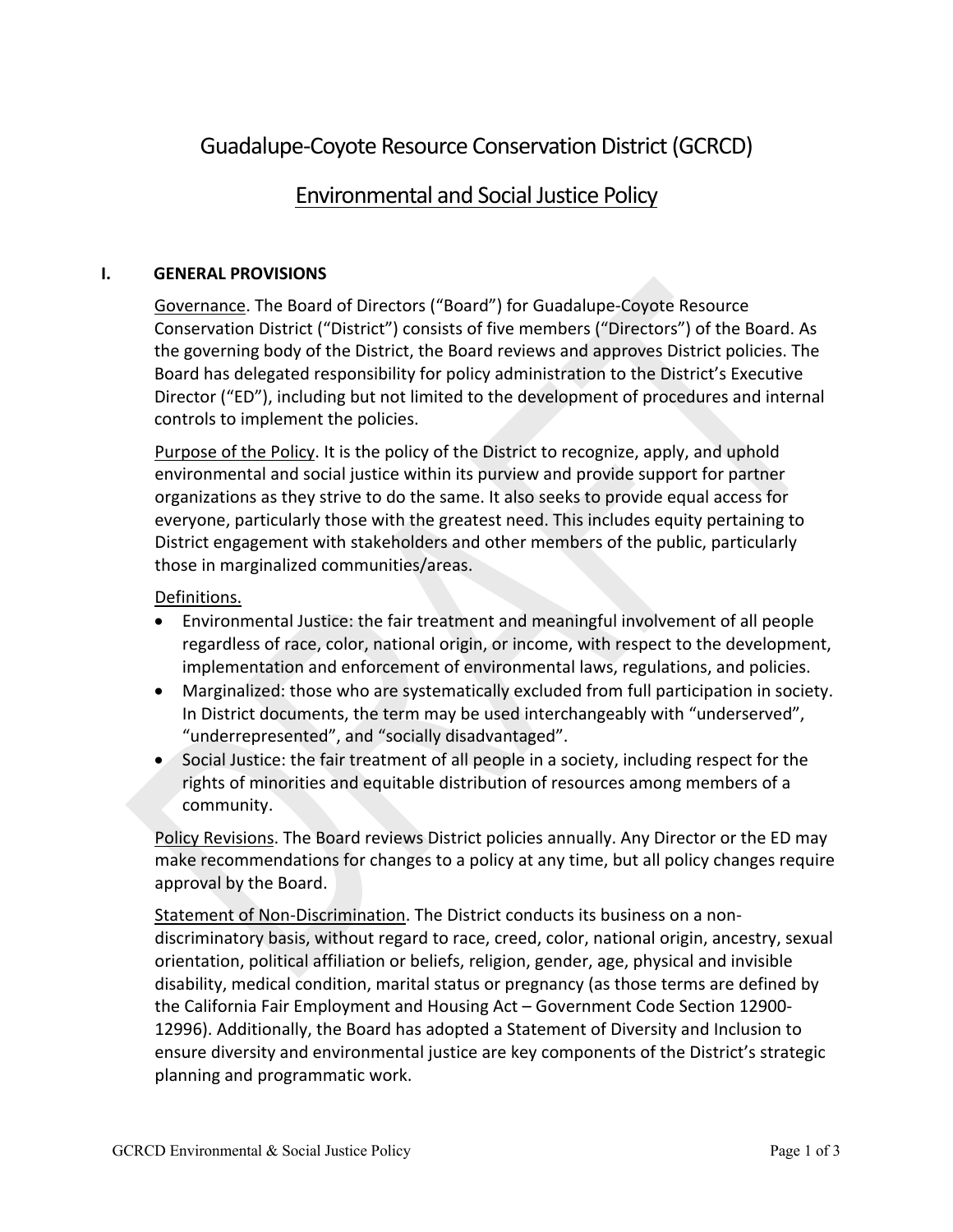## **II. SCOPE**

The District will consider the impact of environmental justice on resource conservation districts' primary focuses: farm, range, open space, urban development wildlife, recreation, watershed, water quality, and woodlands. The District will give particular consideration to low income communities and communities of color within Santa Clara County, as defined by the State of California (using references such as the Bay Area IWRMP and DAC Mapping websites), and to areas with the greatest risk of environmental impact, such as areas near freeways and railroads.

#### **III. PRINCIPLES**

The District is committed to: 1) dissolving existing environmental justice barriers; 2) rectifying any previous imbalances among at-risk communities; 3) transparency in how this Board seeks to minimize or avoid environmental injustice in its decision-making and actions. We intend to do this by applying the following principles:

- Minimize or avoid new or expanding sources of environmental burdens in low-income communities and communities of color.
- Ensure the programs, grants, and investments the District supports do not negatively impact low-income and communities of color.
- Encourage investment in responsible economic growth in neighborhoods where there is existing infrastructure, in particular where an opportunity exists to restore a degraded or contaminated site and encourage its clean, productive and sustainable use.
- Encourage investment in community development in areas where there is no infrastructure to build on.
- Support land uses and industries which are generally recognized as not being harmful to public health and the environment.
- Promote projects that avoid, minimize, or mitigate climate change impacts on vulnerable populations.
- Adopt sustainable strategies to protect the soil, wildlife, water from degradation and the community from potential health hazards.
- Work as an organization to learn about justice, equity, diversity and inclusion, and how they relate to our mission.
- Ensure diversity and environmental justice are key components of the District's strategic planning and programmatic work.
- Use our positions as conservation leaders to amplify diverse voices in the conservation movement.